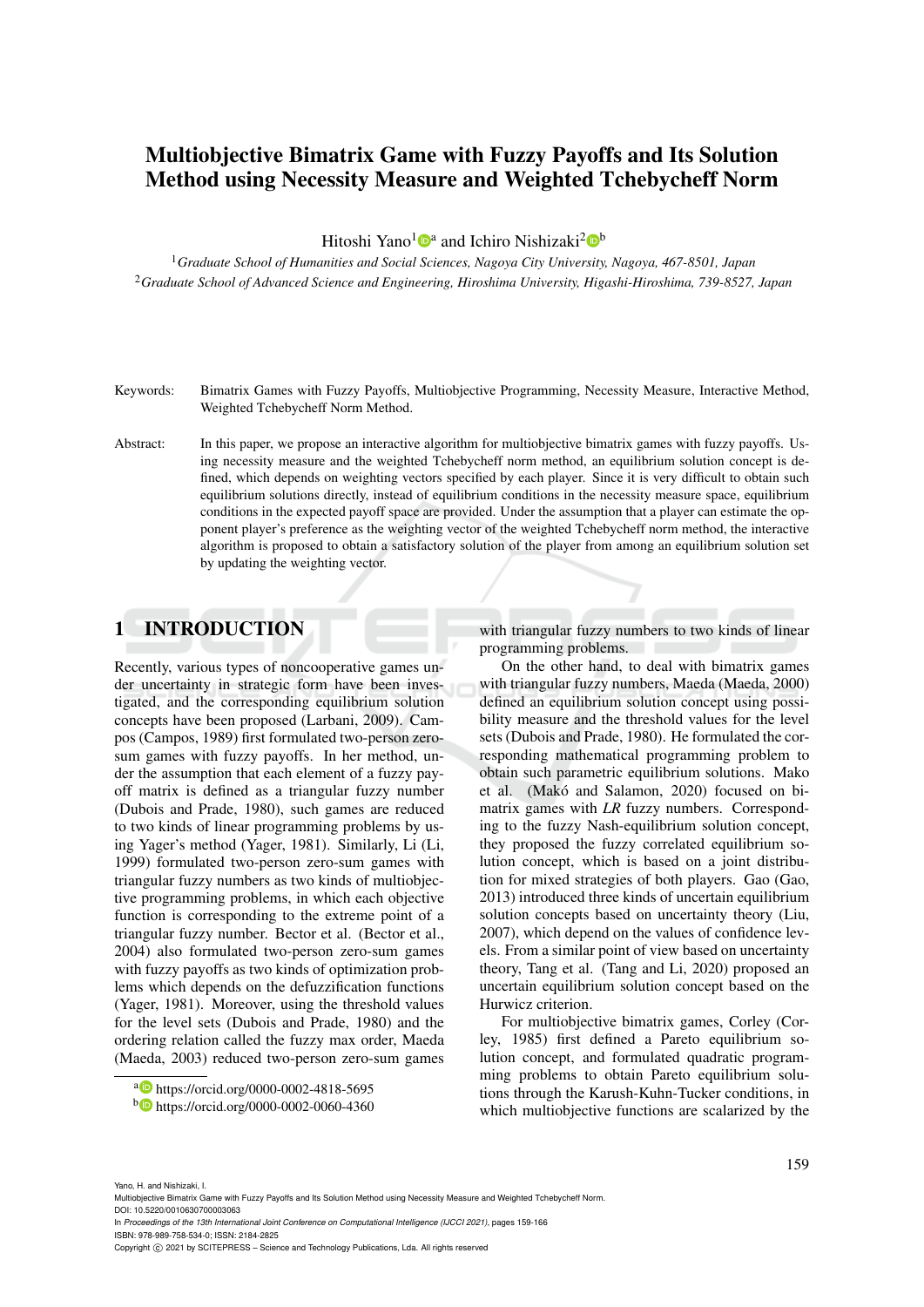weighting coefficients. Nishizaki et al. (Nishizaki and Sakawa, 1995) formulated multiobjective bimatrix games incorporating fuzzy goals. They transformed multiobjective bimatrix games into usual bimatrix games by applying the weighting methods or the minimum operator (Sakawa, 1993), and defined the corresponding equilibrium solution concepts. They formulated the nonlinear programming problems to obtain such equilibrium solutions. Using dominance cones proposed by Yu (Yu, 1985), Nishizaki et al. (Nishizaki and Notsu, 2007) defined a nondominated equilibrium solution concept which is a generalization of Nash equilibrium solution concept, and formulate nonlinear programming problem to obtain nondominated equilibrium solutions by applying the Tamura and Miura conditions (Tamura and Miura, 1979).

In such a situation, in this paper, we propose an interactive algorithm for multiobjective bimatrix games with fuzzy payoffs. Using necessity measure (Dubois and Prade, 1980) and the weighted Tchebycheff norm method (Bowman, 1976), an equilibrium solution concept is introduced, which depends on weighting vectors of both players. To obtain such equilibrium solutions, the relationships between the equilibrium conditions in the membership function space and the equilibrium conditions in the expected payoff space. Under the assumption that a player can estimate the opponent player's weighting vector, the interactive algorithm is proposed to obtain a satisfactory solution of the player from among an equilibrium solution set by updating the weighting vector.

In section 2, we propose an interactive decision making method for multiobjective bimatrix games with fuzzy payoffs. Using necessity measure and the weighted Tchebycheff norm method, an equilibrium solution concept is introduced. An interactive algorithm is developed to obtain a satisfactory solution of a player from among a equilibrium solution set by updating the weighting vector. In section 3, a numerical example of two-objectve bimatrix games with fuzzy payoffs illustrates interactive processes under a hypothetical player to show the efficiency of the proposed method.

## 2 MULTIOBJECTIVE BIMATRIX GAMES WITH FUZZY PAYOFFS

In this section, we consider multiobjective bimatrix games with fuzzy payoffs. Let  $i \in \{1, 2, \dots, m\}$  be a pure strategy of Player 1 and  $j \in \{1, 2, \dots, n\}$  be a pure strategy of Player 2.  $\tilde{A}_k = (\tilde{a}_{kij}), k = 1, \ldots, K$ are Player 1's  $(m \times n)$ -payoff matrices, and  $\tilde{B}_l$  =  $(\tilde{b}_{lij}), l = 1, \cdots, L$  are Player 2's  $(m \times n)$ -payoff matrices. Elements  $\tilde{a}_{kij}$  and  $\tilde{b}_{lij}$  are *LR* fuzzy numbers (Dubois and Prade, 1980) whose membership functions are defined as follows.

$$
\mu_{\tilde{a}_{kij}}(s) = \begin{cases}\nL_1 \left( \frac{a_{kij} - s}{\alpha_{kij}} \right) & a_{kij} - \alpha_{kij} \le s \le a_{kij} \\
R_1 \left( \frac{s - a_{kij}}{\beta_{kij}} \right) & a_{kij} \le s \le a_{kij} + \beta_{kij} \\
L_2 \left( \frac{b_{lij} - t}{\gamma_{lij}} \right) & b_{lij} - \gamma_{lij} \le t \le b_{lij} \\
R_2 \left( \frac{t - b_{lij}}{\delta_{lij}} \right) & b_{lij} \le t \le b_{lij} + \delta_{lij}\n\end{cases}
$$

where  $L_1(\cdot)$  is a type function (Dubois and Prade, 1980) which is strictly monotone decreasing on the interval [0, 1], and  $L_1(0) = 1, L_1(1) = 0$ . For the other type functions  $R_1(\cdot), L_2(\cdot)$  and  $R_2(\cdot)$ , similar conditions are satisfied. In the following, *LR* fuzzy numbers  $\tilde{a}_{kij}$  and  $\tilde{b}_{lij}$  are denoted as  $(a_{kij}, \alpha_{kij}, \beta_{kij})_{LR}$  and  $(b_{lij}, \gamma_{lij}, \delta_{lij})_{LR}$ , respectively. Let

$$
X \stackrel{\text{def}}{=} {\mathbf{x} \in \mathbb{R}^m \mid \sum_{i=1}^m x_i = 1, x_i \ge 0, i = 1, \cdots, m}
$$
  

$$
Y \stackrel{\text{def}}{=} {\mathbf{y} \in \mathbb{R}^n \mid \sum_{j=1}^n y_j = 1, y_j \ge 0, j = 1, \cdots, n}
$$

be sets of mixed strategies for Players 1 and 2. Then, a multiobjective bimatrix game with fuzzy payoffs is formally expressed as follows. TIONS P1

$$
\underset{\mathbf{x} \in X}{\text{maximize}} (\mathbf{x}^T \tilde{A}_1 \mathbf{y}, \dots, \mathbf{x}^T \tilde{A}_K \mathbf{y})
$$
(1a)

$$
\underset{\mathbf{y}\in Y}{\text{maximize}} (\mathbf{x}^T \tilde{B}_1 \mathbf{y}, \dots, \mathbf{x}^T \tilde{B}_L \mathbf{y})
$$
 (1b)

It should be noted here that fuzzy expected payoffs  $\mathbf{x}^T \tilde{A}_k \mathbf{y}, k = 1, \cdots, K$  and  $\mathbf{x}^T \tilde{B}_l \mathbf{y}, l = 1, \cdots, L$  are expressed as *LR* fuzzy numbers because of the property (Dubois and Prade, 1980) of *LR* fuzzy numbers.

In P1, it is assumed that Players 1 and 2 have fuzzy goals  $\tilde{G}_{1k}$ ,  $k = 1, \dots, K$ ,  $\tilde{G}_{2l}$ ,  $l = 1, \dots, L$  for their expected payoffs, and the corresponding membership functions  $\mu_{\tilde{G}_{1k}}(s)$ ,  $k = 1, \dots, K$ ,  $\mu_{\tilde{G}_{2l}}(t)$ ,  $l = 1, \dots, L$ are linear or nonlinear functions, which are continuous and strictly increasing on the corresponding support for *LR* fuzzy numbers  $\mathbf{x}^T \tilde{A}_k \mathbf{y}$  or  $\mathbf{x}^T \tilde{B}_l \mathbf{y}$ , *i.e.*,

$$
S \stackrel{\text{def}}{=} \{ s \in R^1 \mid \mu_{\mathbf{x}^T \tilde{A}_k \mathbf{y}}(s) > 0 \}, \tag{2}
$$

$$
T \stackrel{\text{def}}{=} \{t \in R^1 \mid \mu_{\mathbf{x}^T \tilde{B}_l \mathbf{y}}(t) > 0\}. \tag{3}
$$

To deal with fuzzy expected payoffs  $\mathbf{x}^T \tilde{A}_k \mathbf{y}$  and  $\mathbf{x}^T \tilde{B}_l \mathbf{y}$ , we introduce concepts of the possibility measure and the necessity measure (Dubois and Prade,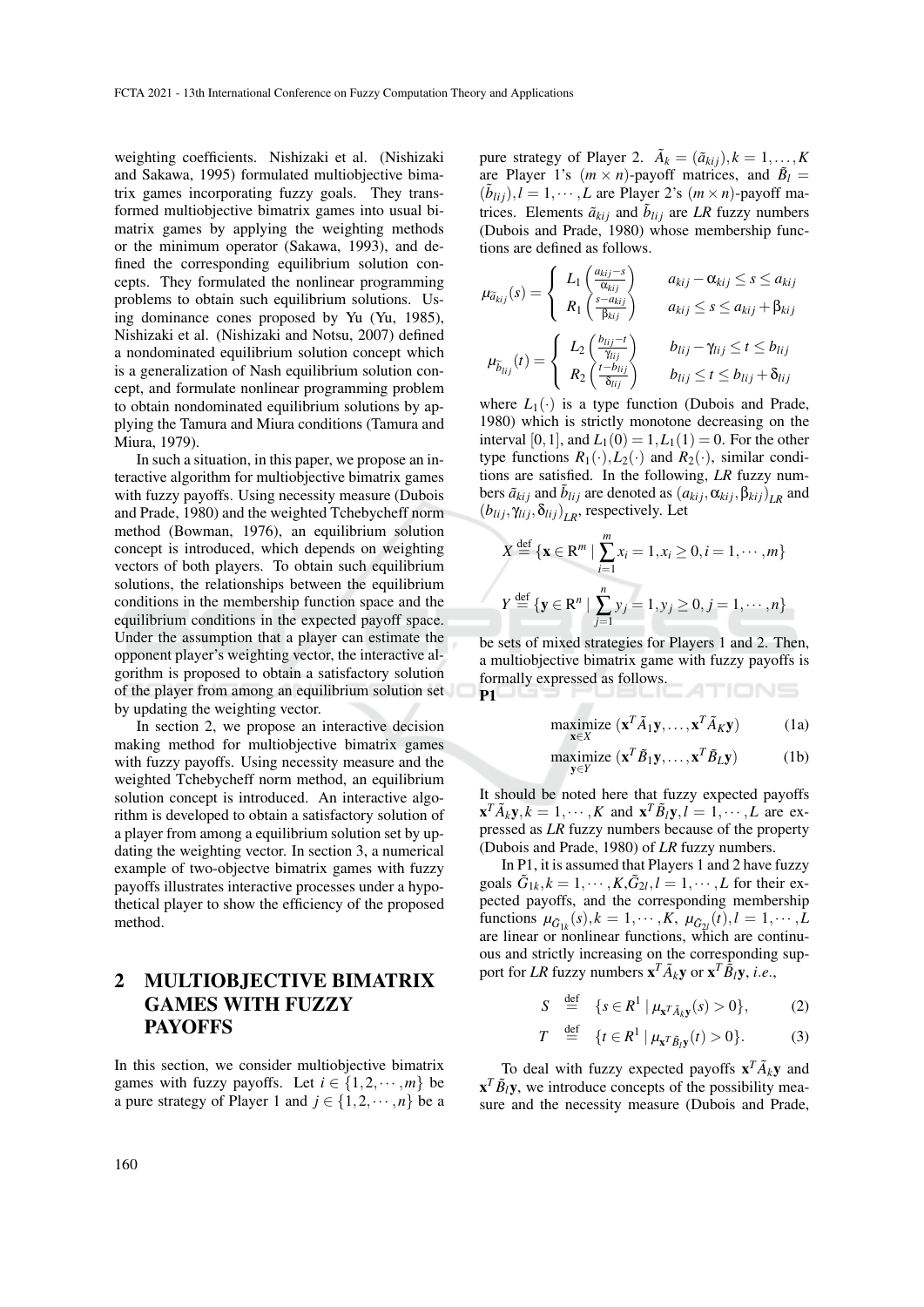

Figure 1: The possibility measure  $\Pi_{\mathbf{x}^T \tilde{A}_k \mathbf{y}}(\tilde{G}_{1k})$ .

1980). A possibility degree that fuzzy expected payoffs  $\mathbf{x}^T \tilde{A}_k \mathbf{y}$  attains the fuzzy goal  $\tilde{G}_{1k}$  can be expressed by using a possibility measure defined as follows.

$$
\Pi_{\mathbf{x}^T \tilde{A}_k \mathbf{y}}(\tilde{G}_{1k}) \stackrel{\text{def}}{=} \sup_s \min (\mu_{\mathbf{x}^T \tilde{A}_k \mathbf{y}}(s), \mu_{\tilde{G}_{1k}}(s))
$$

Fig.1 shows the relationship between the possibility measure  $\Pi_{\mathbf{x}^T \tilde{A}_k \mathbf{y}}(\tilde{G}_{1k})$  and the membership functions  $\mu_{\mathbf{x}^T \tilde{A}_k \mathbf{y}}(u)$  and  $\mu_{\tilde{G}_{1k}}(u)$ . Based on the possibility measure, the following necessity measure (Dubois and Prade, 1980) is defined as a non-possibility degree that the "complement" of fuzzy expected payoffs  $\mathbf{x}^T \tilde{A}_k \mathbf{y}$  attains the fuzzy goal  $\tilde{G}_{1k}$ .

$$
N_{\mathbf{x}^T \tilde{A}_k \mathbf{y}}(\tilde{G}_{1k}) \stackrel{\text{def}}{=} \inf_{s} \max(1 - \mu_{\mathbf{x}^T \tilde{A}_k \mathbf{y}}(s), \mu_{\tilde{G}_{1k}}(s))
$$

Dubois and Prade (1980) interpreted the above function as a necessity measure by analogy with modal logic where "a subset *C* is necessary" is equivalent to "non- $C$  is not possible". Fig.2 shows the relationship between the necessity measure  $N_{\mathbf{x}^T \tilde{A}_k \mathbf{y}}(\tilde{G}_{1k})$  and the membership functions  $\mu_{\mathbf{x}^T \tilde{A}_k \mathbf{y}}(u)$  and  $\mu_{\tilde{G}_{1k}}(u)$ .

In this paper, we adopt the above mentioned necessity measure to deal with fuzzy expected payoffs. Then, P1 can be interpreted as the following problem. P2

$$
\underset{\mathbf{x}\in X}{\text{maximize}} \left(N_{\mathbf{x}^T\tilde{A}_1\mathbf{y}}(\tilde{G}_{11}),\ldots,N_{\mathbf{x}^T\tilde{A}_K\mathbf{y}}(\tilde{G}_{1K})\right) \quad (4a)
$$

$$
\underset{\mathbf{y}\in Y}{\text{maximize}} \left(N_{\mathbf{x}^T\tilde{B}_1\mathbf{y}}(\tilde{G}_{21}),\ldots,N_{\mathbf{x}^T\tilde{B}_L\mathbf{y}}(\tilde{G}_{2L})\right), (4b)
$$

where the necessity measures are defined as follows ( see Fig.2 and Fig.3).

$$
N_{\mathbf{x}^T \tilde{A}_k \mathbf{y}}(\tilde{G}_{1k}) \stackrel{\text{def}}{=} \inf_s \max\left(1 - \mu_{\mathbf{x}^T \tilde{A}_k \mathbf{y}}(s), \mu_{\tilde{G}_{1k}}(s)\right),
$$
  
\n
$$
k = 1, ..., K
$$
  
\n
$$
N_{\mathbf{x}^T \tilde{B}_l \mathbf{y}}(\tilde{G}_{2l}) \stackrel{\text{def}}{=} \inf_t \max\left(1 - \mu_{\mathbf{x}^T \tilde{B}_l \mathbf{y}}(t), \mu_{\tilde{G}_{2l}}(t)\right),
$$
  
\n
$$
l = 1, ..., L
$$
  
\n(6)

From the assumption of the membership functions  $\mu_{\tilde{G}_{1k}}(s), k = 1, \ldots, K, \mu_{\tilde{G}_{2l}}(t), l = 1, \ldots, L$ , the following relations always hold.

$$
0 < N_{\mathbf{x}^T \tilde{A}_k \mathbf{y}}(\tilde{G}_{1k}) < 1, \ k = 1, \ldots, K, \forall \mathbf{x} \in X, \forall \mathbf{y} \in Y
$$
\n
$$
0 < N_{\mathbf{x}^T \tilde{B}_l \mathbf{y}}(\tilde{G}_{2l}) < 1, \ l = 1, \ldots, L, \forall \mathbf{x} \in X, \forall \mathbf{y} \in Y
$$



Figure 2: The necessity measure  $N_{\mathbf{x}^T \tilde{A}_k \mathbf{y}}(\tilde{G}_{1k})$ .



Figure 3: The necessity measure  $N_{\mathbf{x}^T \tilde{B}_l \mathbf{y}}(\tilde{G}_{2l})$ .

By applying the weighted Tchebycheff norm method, P2 can be transformed into a bimatrix game defined as follows.  $P3(w_1, w_2)$ 

maximize 
$$
\min_{\mathbf{x} \in X} N_{\mathbf{x}^T \tilde{A}_k \mathbf{y}}(\tilde{G}_{1k})/w_{1k}
$$
 (7a)  
maximize  $\min_{\mathbf{y} \in Y} N_{\mathbf{x}^T \tilde{B}_l \mathbf{y}}(\tilde{G}_{2l})/w_{2l}$  (7b)

where  $\mathbf{w}_1 \stackrel{\text{def}}{=} (w_{11}, \cdots, w_{1K}) \in W_1$  and  $\mathbf{w}_2$ def  $(w_{21}, \dots, w_{2L}) \in W_2$  are the weighting vectors for the necessity measures, and

$$
W_1 \stackrel{\text{def}}{=} \{ \mathbf{w}_1 \in R^K \mid \sum_{k=1}^K w_{1k} = 1, w_{1k} > 0, k = 1, \cdots, K \},
$$
  

$$
W_2 \stackrel{\text{def}}{=} \{ \mathbf{w}_2 \in R^L \mid \sum_{l=1}^L w_{2l} = 1, w_{2l} > 0, l = 1, \cdots, L \}.
$$

Now, we can introduce an equilibrium solution concept for  $P3(\mathbf{w}_1,\mathbf{w}_2)$ , which depends on the weighting vectors.

**Definition 1.**  $(x^*, y^*)$  *is an equilibrium solution to P3(*w1,w2*),if the following inequalities hold.*

$$
\min_{k=1,...,K} N_{\mathbf{x}^{*T} \tilde{A}_k \mathbf{y}^*} (\tilde{G}_{1k})/w_{1k}
$$
\n
$$
\geq \min_{k=1,...,K} N_{\mathbf{x}^{T} \tilde{A}_k \mathbf{y}^*} (\tilde{G}_{1k})/w_{1k}, \forall \mathbf{x} \in X \qquad (8a)
$$
\n
$$
\min_{l=1,...,L} N_{\mathbf{x}^{*T} \tilde{B}_l \mathbf{y}^*} (\tilde{G}_{2l})/w_{2l}
$$
\n
$$
\geq \min_{l=1,...,L} N_{\mathbf{x}^{*T} \tilde{B}_l \mathbf{y}} (\tilde{G}_{2l})/w_{2l}, \forall \mathbf{y} \in Y \qquad (8b)
$$

It is very difficult to obtain the equilibrium solution to  $P3(\mathbf{w}_1, \mathbf{w}_2)$  from the computational aspect,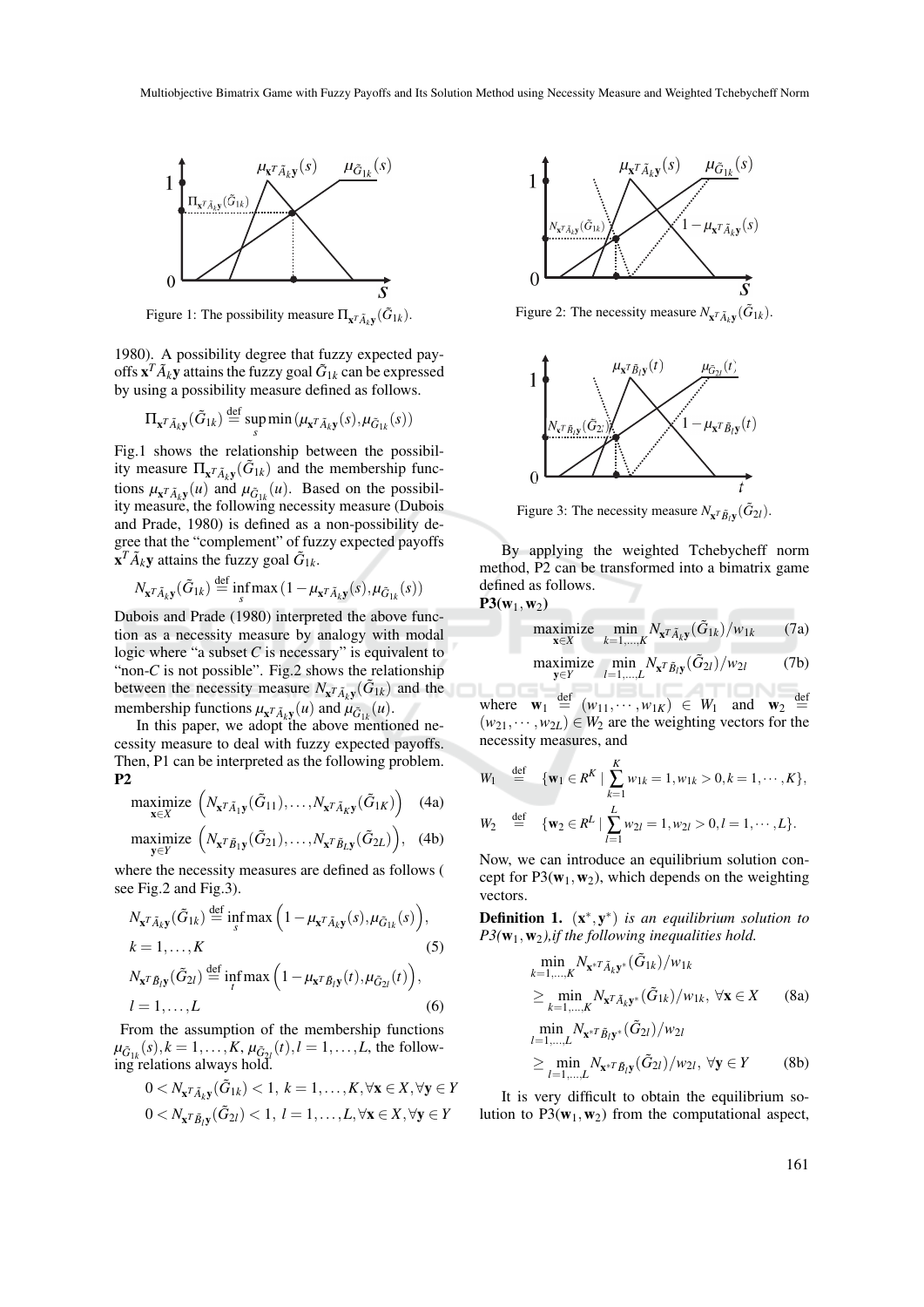because of the definition (5), (6), and the nonlinear membership functions  $\mu_{\tilde{G}_{1k}}(s)$ ,  $k = 1, ..., K$ ,  $\mu_{\tilde{G}_{2l}}(t), l = 1, \cdots, L$ . To circumvent such a difficulty, at first, we consider the following bimatrix game, which is equivalent to  $P3(\mathbf{w}_1,\mathbf{w}_2)$ .  $P4(w_1, w_2)$ 

maximize 
$$
v_1
$$
  
\n $\mathbf{x} \in X, v_1 \in \mathbb{R}^1$   
\nsubject to  
\n $N_{\mathbf{x}^T \tilde{A}_k \mathbf{y}}(\tilde{G}_{1k})/w_{1k} \ge v_1, k = 1,..., K$  (9a)  
\nmaximize  $v_2$   
\nsubject to  
\n $N_{\mathbf{x}^T \tilde{B}_l \mathbf{y}}(\tilde{G}_{2l})/w_{2l} \ge v_2, l = 1,..., L$  (9b)

Let  $(\mathbf{x}^*, \mathbf{y}^*, v_1^*, v_2^*)$  be an equilibrium solution to  $P4(\mathbf{w}_1,\mathbf{w}_2)$ . Then, the following equalities hold at  $(\mathbf{x}^*, \mathbf{y}^*, v_1^*, v_2^*).$ 

$$
\min_{k=1,\dots,K} \left( N_{\mathbf{x}^{*T} \tilde{A}_k \mathbf{y}^*} (\tilde{G}_{1k})/w_{1k} \right) = v_1^*
$$
\n(10a)

\n
$$
\min_{l=1,\dots,L} \left( N_{\mathbf{x}^{*T} \tilde{B}_l \mathbf{y}^*} (\tilde{G}_{2l})/w_{2l} \right) = v_2^*
$$
\n(10b)

We denote α-level sets for *LR* fuzzy numbers  $\mathbf{x}^{*T} \tilde{A}_k \mathbf{y}^*$ and  $\mathbf{x}^{*T} \tilde{B}_l \mathbf{y}^*$  as the closed intervals :

$$
(\mathbf{x}^{*T}\tilde{A}_k\mathbf{y}^*)_{\alpha} \stackrel{\text{def}}{=} [\mathbf{x}^{*T}A_{k,\alpha}^L\mathbf{y}^*, \mathbf{x}^{*T}A_{k,\alpha}^R\mathbf{y}^*],
$$

$$
(\mathbf{x}^{*T}\tilde{B}_l\mathbf{y}^*)_{\alpha} \stackrel{\text{def}}{=} [\mathbf{x}^{*T}B_{l,\alpha}^L\mathbf{y}^*, \mathbf{x}^{*T}B_{l,\alpha}^R\mathbf{y}^*],
$$

respectively, where  $A_{k,\alpha}^L \stackrel{\text{def}}{=} (a_{kij,\alpha}^L), A_{k,\alpha}^R \stackrel{\text{def}}{=} (a_{kij,\alpha}^R),$  $B_{l,\alpha}^L \stackrel{\text{def}}{=} (b_{lij,\alpha}^L) \; B_{l,\alpha}^R \stackrel{\text{def}}{=} (b_{lij,\alpha}^R) \; \text{are} \; (m \times n) \text{-matrices}.$  $a_{kij,\alpha}^L$  and  $a_{lij,\alpha}^R$  mean the left and the right hand side extreme points of the  $\alpha$ -level set for  $\tilde{a}_{kij}$ . Similarly, *b*<sup>*L</sup>*</sup>*i*<sub>*i*</sub>,α and *b*<sup>*R*</sup><sub>*li*</sub>,α mean the extreme points of the αlevel set for  $\tilde{b}_{kij}$ .

Now, let us focus on the equality (10a). We denote the left hand side of the membership function  $\mu_{\mathbf{x}^*} r_{\tilde{A}_k \mathbf{y}^*}(s)$  as  $\mu_{\mathbf{x}^*}^L r_{\tilde{A}_k \mathbf{y}^*}(s)$ . Since the membership function  $\mu_{\tilde{G}_{1k}}(s)$  is strictly monotone increasing with respect to  $s \in S$ , the equality (10a) means that  $1 - \mu_{\mathbf{x}^* T \tilde{A}_k \mathbf{y}^*}^{\mathbf{x}}(s) \geq w_{1k} v_1^*, \mu_{\tilde{G}_{1k}}(s) \geq w_{1k} v_1^*.$  Since  $\mu^L_{\mathbf{x}^{*T} \tilde{A}_k \mathbf{y}^*}(s)$  is strictly monotone increasing with respect to *s*  $\in$  *S*, it holds that  $(\mu^L_{\mathbf{x}^{*T} \bar{A}_k \mathbf{y}^*})^{-1} (1 - w_{1k} v_1^*) \ge s$ and  $\mu_{\tilde{G}_{1k}}^{-1}(w_{1k}v_1^*) \leq s$ . As a result, we can obtain the following inequalities.

$$
(\mu_{\mathbf{x}^{*T}\tilde{A}_k\mathbf{y}^*}^L)^{-1}(1-w_{1k}v_1^*) \geq \mu_{\tilde{G}_{1k}}^{-1}(w_{1k}v_1^*), k=1,\cdots,K
$$

It should be noted here that, from the property of the *LR* fuzzy number  $\mathbf{x}^{*T} \tilde{A}_k \mathbf{y}^*$ , we can express the



Figure 4: The relationship between  $N_{\mathbf{x}^*} \tilde{A}_k \mathbf{y}^*$  ( $\tilde{G}_{1k}$ ) and  $\mathbf{x}^{*T} A_{k,1-w_{1k}v_1^*}^{\mathbf{L}} \mathbf{y}^* - \mu_{\tilde{G}_{1k}}^{-1}(w_{1k}v_1^*) = 0.$ 



Figure 5: The relationship between  $N_{\mathbf{x}^* \mathcal{I} \tilde{B}_l \mathbf{y}^*}(\tilde{G}_{2l})$  and  $\mathbf{x}^{*T} B_{l,1-w_{2l}v_2^*}^L \mathbf{y}^* - \mu_{\tilde{G}_{2l}}^{-1}(w_{2l}v_2^*) = 0.$ 

above inequalities as follows, where  $A_{k,1-w_{1k}v_1^*}^L$  $\stackrel{\text{def}}{=}$  $(a_{kij,1-w_{1k}v_1^*}^L)$ .

$$
\mathbf{x}^{*T} A_{k,1-w_{1k}v_1^*}^{\mathbf{L}} \mathbf{y}^* \geq \mu_{\tilde{G}_{1k}}^{-1}(w_{1k}v_1^*), k = 1, \cdots, K
$$

 $\lim_{k}$ ,  $1 - w_{1k}v_{1} = -v_{1k}$ ,  $\lim_{k}$  177 Similarly, from the equality (10b), we can obtain the following inequalities, where  $B_{l,1-w_2}\nu_2^* \stackrel{\text{def}}{=}$  $(b_{lij,1-w_{2l}v_2^*}^L)$ .

$$
\mathbf{x}^{*T} B_{l,1-w_2l}^L v_2^* \mathbf{y}^* \ge \mu_{\tilde{G}_{2l}}^{-1} (w_2 l v_2^*), l = 1, \cdots, L
$$

From such a point of view, the equalities (10a) and (10b) are equivalent to the following ones (see Fig.4 and Fig.5).

$$
\min_{k=1,\dots,K} \left( \mathbf{x}^{*T} A_{k,1-w_{1k}v_1^*}^L \mathbf{y}^* - \mu_{\tilde{G}_{1k}}^{-1} (w_{1k}v_1^*) \right) = 0
$$
\n(11a)

$$
\min_{l=1,\dots,L} \left( \mathbf{x}^{*T} B_{l,1-w_{2l}v_{2}^{*}}^{L} \mathbf{y}^{*} - \mu_{\tilde{G}_{2l}}^{-1} (w_{2l}v_{2}^{*}) \right) = 0 \quad (11b)
$$

Corresponding to (11a) and (11b), we consider the following bimatrix game, in which not only  $(w_1, w_2)$ but also  $(v_1^*, v_2^*)$  are given as parameters.  $P5(w_1, w_2; v_1^*, v_2^*)$ 

$$
\begin{array}{ll}\n\text{maximize} & \min_{\mathbf{x} \in X} \{ \mathbf{x}^T A_{k,1-w_{1k}v_1^*}^T \mathbf{y} - \mu_{\tilde{G}_{1k}}^{-1} (w_{1k}v_1^*) \} \\
\text{maximize} & \min_{\mathbf{y} \in Y} \{ \mathbf{x}^T B_{l,1-w_{2l}v_2^*}^T \mathbf{y} - \mu_{\tilde{G}_{2l}}^{-1} (w_{2l}v_2^*) \} \n\end{array}
$$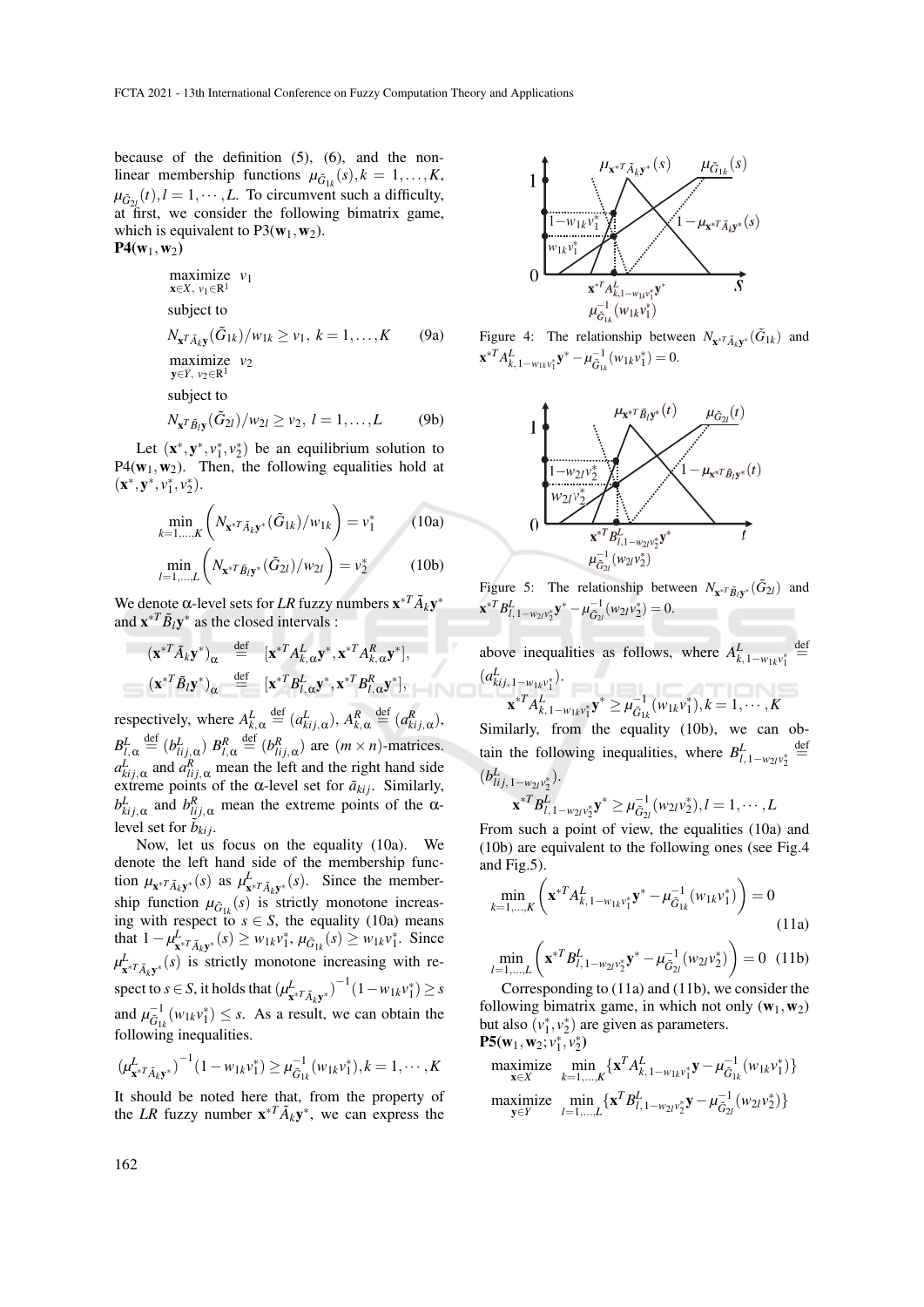For  $P5(w_1, w_2; v_1^*, v_2^*)$ , we introduce an equilibrium solution concept.

**Definition 2.** (**x**<sup>\*</sup>, **y**<sup>\*</sup>) *is an equilibrium solution to*  $P5(\mathbf{w}_1, \mathbf{w}_2; v_1^*, v_2^*)$ , if the following inequalities hold.

$$
\begin{aligned} & \min_{k=1,...,K}\{\mathbf{x}^{*T}A_{k,1-w_{1k}v_{1}^{*}}^{L}\mathbf{y}^{*}-\mu_{\tilde{G}_{1k}}^{-1}(w_{1k}v_{1}^{*})\}\\ & \geq \min_{k=1,...,K}\{\mathbf{x}^{T}A_{k,1-w_{1k}v_{1}^{*}}^{L}\mathbf{y}^{*}-\mu_{\tilde{G}_{1k}}^{-1}(w_{1k}v_{1}^{*})\},\ \forall \mathbf{x}\in X\\ & \min_{l=1,...,L}\{\mathbf{x}^{*T}B_{l,1-w_{2l}v_{2}^{*}}^{L}\mathbf{y}^{*}-\mu_{\tilde{G}_{2l}}^{-1}(w_{2l}v_{2}^{*})\}\\ & \geq \min_{l=1,...,L}\{\mathbf{x}^{*T}B_{l,1-w_{2l}v_{2}^{*}}^{L}\mathbf{y}-\mu_{\tilde{G}_{2l}}^{-1}(w_{2l}v_{2}^{*})\},\ \forall \mathbf{y}\in Y\end{aligned}
$$

Then, the following relationships between equilibrium solutions to  $P5(\mathbf{w}_1, \mathbf{w}_2; v_1^*, v_2^*)$  and equilibrium solutions to  $P4(\mathbf{w}_1,\mathbf{w}_2)$  hold.

**Theorem 1.** *If*  $(\mathbf{x}^*, \mathbf{y}^*, v_1^*, v_2^*)$  *is an equilibrium solution to P4*( $w_1, w_2$ ), then  $(x^*, y^*)$  *is an equilibrium solution to P5*( $w_1, w_2; v_1^*, v_2^*$ ).

(Proof) : Assume that  $(\mathbf{x}^*, \mathbf{y}^*)$  is not an equilibrium solution to  $P5(w_1, w_2; v_1^*, v_2^*)$ . Then, there exists some  $x \in X$  such that

$$
\min_{k=1,\dots,K} \left\{ \mathbf{x}^{*T} A_{k,1-w_{1k}v_1^*}^t \mathbf{y}^* - \mu_{\tilde{G}_{1k}}^{-1} (w_{1k}v_1^*) \right\} < \min_{k=1,\dots,K} \left\{ \mathbf{x}^T A_{k,1-w_{1k}v_1^*}^t \mathbf{y}^* - \mu_{\tilde{G}_{1k}}^{-1} (w_{1k}v_1^*) \right\}, \quad (14)
$$

or, there exists some  $y \in Y$  such that

$$
\min_{l=1,\dots,L} \left\{ \mathbf{x}^{*T} B_{l,1-w_{2l}v_{2}^{*}}^{L} \mathbf{y}^{*} - \mu_{\tilde{G}_{2l}}^{-1} (w_{2l}v_{2}^{*}) \right\} < \min_{l=1,\dots,L} \left\{ \mathbf{x}^{*T} B_{l,1-w_{2l}v_{2}^{*}}^{L} \mathbf{y} - \mu_{\tilde{G}_{2l}}^{-1} (w_{2l}v_{2}^{*}) \right\}. \quad (15)
$$

Assume that there exists some  $x \in X$  such that the inequality (14) is satisfied. Then, from (11a), the following relation holds.

$$
0 = \min_{k=1,\cdots,K} \left( \mathbf{x}^{*T} A_{k,1-w_{1k}v_1^*}^L \mathbf{y}^* - \mu_{\tilde{G}_{1k}}^{-1} (w_{1k}v_1^*) \right) < \min_{k=1,\cdots,K} \left( \mathbf{x}^T A_{k,1-w_{1k}v_1^*}^L \mathbf{y}^* - \mu_{\tilde{G}_{1k}}^{-1} (w_{1k}v_1^*) \right)
$$

Since (11a) is equivalent to (10a), the above relation is equivalent to the following inequality.

$$
\begin{array}{rcl}v_1^*&=&\displaystyle\min_{k=1,\cdots,K}\Big(N_{\mathbf{x}^*{}^T\tilde{A}_k\mathbf{y}^*}(\tilde{G}_{1k})/w_{1k}\Big)\\&<&\displaystyle\min_{k=1,\cdots,K}\Big(N_{\mathbf{x}^*{}^T\tilde{A}_k\mathbf{y}^*}(\tilde{G}_{1k})/w_{1k}\Big).\end{array}
$$

This contradicts the fact that  $(\mathbf{x}^*, \mathbf{y}^*, v_1^*, v_2^*)$  is an equilibrium solution to  $P4(w_1, w_2)$ . Similarly, we can prove for the case that there exists  $y \in Y$  such that (15) is satisfied.

**Theorem 2.** If  $(x^*, y^*)$  is an equilibrium solution to  $P5(\mathbf{w}_1, \mathbf{w}_2; v_1^*, v_2^*)$ , where the following relations hold,

$$
\min_{k=1,\cdots,K} \left( \mathbf{x}^{*T} A_{k,1-w_{1k}v_1^*}^L \mathbf{y}^* - \mu_{\tilde{G}_{1k}}^{-1} (w_{1k}v_1^*) \right) = 0, \quad (16)
$$
\n
$$
\min_{l=1,\cdots,L} \left( \mathbf{x}^{*T} B_{l,1-w_{2l}v_2^*}^L \mathbf{y}^* - \mu_{\tilde{G}_{2l}}^{-1} (w_{2l}v_2^*) \right) = 0, \quad (17)
$$

*then,*  $(\mathbf{x}^*, \mathbf{y}^*, v_1^*, v_2^*)$  *is an equilibrium solution to*  $P_4({\bf w}_1,{\bf w}_2)$ .

(Proof) : Assume that  $(\mathbf{x}^*, \mathbf{y}^*, v_1^*, v_2^*)$  is not an equilibrium solution to  $P4(w_1, w_2)$ . Then, there exists some  $x \in X$  such that

$$
\min_{k=1,\dots,K} N_{\mathbf{x}^*} \tilde{A}_k \mathbf{y}^* (\tilde{G}_{1k}) / w_{1k}
$$
  
< 
$$
\min_{k=1,\dots,K} N_{\mathbf{x}^T} \tilde{A}_k \mathbf{y}^* (\tilde{G}_{1k}) / w_{1k},
$$
 (18)

or, there exists some  $y \in Y$  such that

$$
\min_{l=1,\dots,L} N_{\mathbf{x}^{*T} \tilde{B}_l \mathbf{y}^*} (\tilde{G}_{2l})/w_{2l}
$$
  
< 
$$
\min_{l=1,\dots,L} N_{\mathbf{x}^{*T} \tilde{B}_l \mathbf{y}} (\tilde{G}_{2l})/w_{2l}.
$$
 (19)

Assume that there exists some  $x \in X$  such that (18) is satisfied. Then, from (16), it holds that

$$
v_1^* = \min_{k=1,...,K} \left( N_{\mathbf{x}^{*T} \tilde{A}_k \mathbf{y}^*} (\tilde{G}_{1k}) / w_{1k} \right) < \min_{k=1,...,K} \left( N_{\mathbf{x}^T \tilde{A}_k \mathbf{y}^*} (\tilde{G}_{1k}) / w_{1k} \right).
$$

Since (10a) is equivalent to (11a), the following relation holds.

$$
0 = \min_{k=1,\cdots,K} \left( \mathbf{x}^{*T} A_{k,1-w_{1k}v_1^*}^T \mathbf{y}^* - \mu_{\tilde{G}_{1k}}^{-1} (w_{1k}v_1^*) \right)
$$
  
< 
$$
< \min_{k=1,\cdots,K} \left( \mathbf{x}^T A_{k,1-w_{1k}v_1^*}^T \mathbf{y}^* - \mu_{\tilde{G}_{1k}}^{-1} (w_{1k}v_1^*) \right)
$$

This contradicts the fact that  $(\mathbf{x}^*, \mathbf{y}^*)$  is an equilibrium solution to  $P5(w_1, w_2; v_1^*, v_2^*)$ . Similarly, we can prove for the case that there exists  $y \in Y$  such that (19) is satisfied.

From the above theorems, instead of solving  $P4(\mathbf{w}_1,\mathbf{w}_2)$  directly, we can obtain an equilibrium solution to P4( $\mathbf{w}_1$ , $\mathbf{w}_2$ ) by solving P5( $\mathbf{w}_1$ , $\mathbf{w}_2$ ; $v_1^*, v_2^*$ ), where  $(v_1^*, v_2^*)$  satisfies the equality conditions (16) and (17). On the other hand, an equilibrium solution to  $P5(w_1, w_2; v_1^*, v_2^*)$  is obtained by solving the following nonlinear programming problem (Nishizaki and Sakawa, 1995).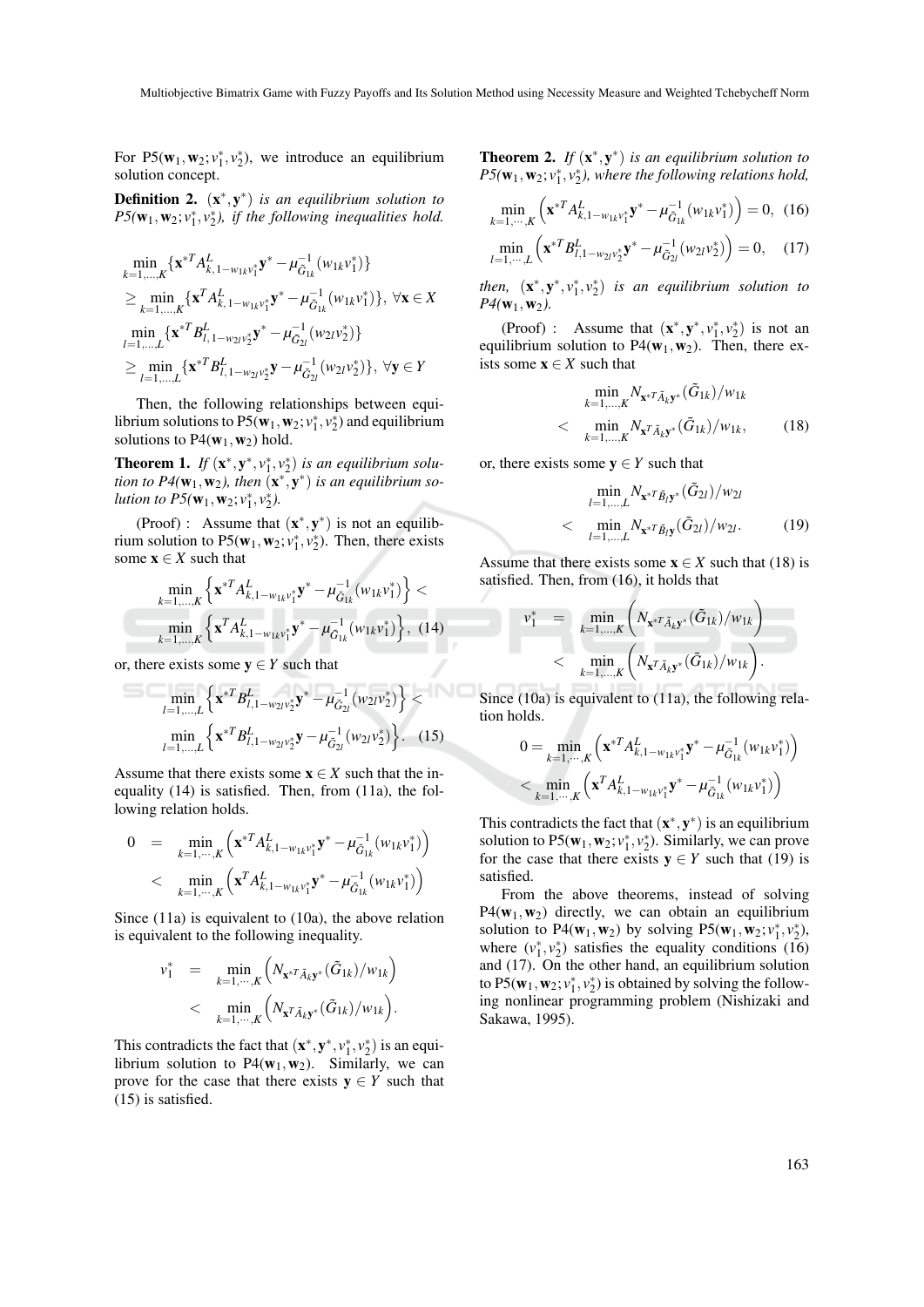**P6**(**w**<sub>1</sub>, **w**<sub>2</sub>; *v*<sub>1</sub><sup>\*</sup>, *v*<sub>2</sub><sup>\*</sup>)  
\nmaximize  
\n<sub>**x**∈*X*</sub>, <sub>**y**∈*Y*</sub>, *p*, *q*, σ<sub>1</sub>, σ<sub>2</sub> σ1 + σ<sub>2</sub> − *p* − *q*  
\nsubject to  
\n
$$
A_{k,1-w_{1k}v_{1}^{*}}^{L} y − μ_{G_{1k}}^{-1}(w_{1k}v_{1}^{*})e1 ≤ pe1, k = 1,...,K (20a)\n
$$
xTB_{l,1-w_{2l}v_{2}^{*}}^{L} − μ_{G_{2l}}^{-1}(w_{2l}v_{2}^{*})e2 ≤ qe2, l = 1,...,L (20b)\n
$$
xTA_{k,1-w_{1k}v_{1}^{*}}^{L} y − μ_{G_{1k}}^{-1}(w_{1k}v_{1}^{*}) ≥ σ1, k = 1,...,K (20c)
$$
$$
$$

$$
\mathbf{x}^T B_{l,1-w_{2l}v_2^*}^L \mathbf{y} - \mu_{\tilde{G}_{2l}}^{-1}(w_{2l}v_2^*) \ge \sigma_2, \ l = 1,\ldots,L,
$$
\n(20d)

where  $e_1$  and  $e_2$  are  $(m \times 1)$  and  $(n \times 1)$  column vectors whose elements are all ones. It should be noted here that  $p \geq \sigma_1$ ,  $q \geq \sigma_2$ , and  $\sigma_1 + \sigma_2 - p$  $q \leq 0$  always hold, because of the constraints in  $P6(w_1, w_2; v_1^*, v_2^*).$ 

The following theorem shows the relationship between an optimal solution to  $P6(w_1, w_2; v_1^*, v_2^*)$  and an equilibrium solution to  $P4(\mathbf{w}_1,\mathbf{w}_2)$ .

**Theorem 3.** Let  $(x^*, y^*, p^*, q^*, \sigma_1^*, \sigma_2^*)$  be an opti*mal solution to P6*( $w_1, w_2; v_1^*, v_2^*$ ). If  $\sigma_1^* = p^* = 0$ ,  $\sigma_2^* = q^* = 0$ , then  $(x^*, y^*)$  *is an equilibrium solution to*  $P4({\bf w}_1,{\bf w}_2)$ .

(Proof): Since  $(x^*, y^*)$ ,  $p^* = q^* = \sigma_1^* = \sigma_2^* = 0$  is a feasible solution to  $P6(w_1, w_2; v_1^*, v_2^*)$ , the following inequalities hold.

$$
A_{k,1-w_{1k}v_{1}^{*}}^{L} \mathbf{y}^{*} - \mu_{\tilde{G}_{1k}}^{-1} (w_{1k}v_{1}^{*}) \mathbf{e}_{1} \leq \mathbf{0}, k = 1,...,K
$$
\n(21a)\n
$$
\mathbf{x}^{*T} B_{l,1-w_{2l}v_{2}^{*}}^{L} - \mu_{\tilde{G}_{2l}}^{-1} (w_{2l}v_{2}^{*}) \mathbf{e}_{2} \leq \mathbf{0}, l = 1,...,L
$$
\n(21b)

$$
\mathbf{x}^{*T} A_{k,1-w_{1k}v_1^*}^L \mathbf{y}^* - \mu_{\tilde{G}_{1k}}^{-1}(w_{1k}v_1^*) \ge 0, k = 1,...,K
$$
\n(21c)

$$
\mathbf{x}^{*T} B_{l, 1 - w_{2l} v_2^*}^L \mathbf{y}^* - \mu_{\tilde{G}_{2l}}^{-1} (w_{2l} v_2^*) \ge 0, l = 1, ..., L,
$$
\n(21d)

From (21c) and (21d), it holds that

$$
\min_{k=1,\cdots,K} \left( \mathbf{x}^* A_{k,1-w_{1k}v_1}^L \mathbf{y}^* - \mu_{\tilde{G}_{1k}}^{-1} (w_{1k}v_1^*) \right) = 0,
$$
  

$$
\min_{l=1,\cdots,L} \left( \mathbf{x}^* B_{l,1-w_{2l}v_2}^L \mathbf{y}^* - \mu_{\tilde{G}_{2l}}^{-1} (w_{2l}v_2^*) \right) = 0.
$$

This means that the following equalities hold.

$$
\min_{k=1,\dots,K} \left( N_{\mathbf{x}^* T \tilde{A}_k \mathbf{y}^*} (\tilde{G}_{1k}) / w_{1k} \right) = v_1^* \tag{22a}
$$

$$
\min_{l=1,\dots,L} \left( N_{\mathbf{x}^{*T} \tilde{B}_l \mathbf{y}^*} (\tilde{G}_{2l})/w_{2l} \right) = v_2^*
$$
 (22b)

On the other hand, from (21a) and (21c), the following inequality holds.

$$
\min_{k=1,\dots,K} \left( \mathbf{x}^* A_{k,1-w_{1k}v_1}^L \mathbf{y}^* - \mu_{\tilde{G}_{1k}}^{-1} (w_{1k} v_1^*) \right) \n\geq \min_{k=1,\dots,K} \left( \mathbf{x}^T A_{k,1-w_{1k}v_1^*}^L \mathbf{y}^* - \mu_{\tilde{G}_{1k}}^{-1} (w_{1k} v_1^*) \right), \n\forall x \in X
$$
\n(23a)

From (21b) and (21d), the following inequality holds.

$$
\min_{l=1,\dots,L} \left( \mathbf{x}^* B_{l,1-w_2 \nu_2}^L \mathbf{y}^* - \mu_{G_{2l}}^{-1} (w_{2l} v_2^*) \right) \n\ge \min_{l=1,\dots,L} \left( \mathbf{x}^{*T} B_{l,1-w_2 \nu_2^*}^L \mathbf{y} - \mu_{G_{2l}}^{-1} (w_{2l} v_2^*) \right), \n\forall y \in Y
$$
\n(24a)

The above inequalities (22a), (22b), (23a) and (24a) can be equivalently expressed as follows.

$$
\begin{aligned}\nv_1^* &= \min_{k=1,\dots,K} \{ N_{\mathbf{x}^*} \tilde{\mathbf{A}}_{k\mathbf{y}^*} (\tilde{G}_{1k}) / w_{1k} \} \\
&\geq \min_{k=1,\dots,K} \{ N_{\mathbf{x}^T} \tilde{\mathbf{A}}_{k\mathbf{y}^*} (\tilde{G}_{1k}) / w_{1k} \}, \forall x \in X \\
v_2^* &= \min_{l=1,\dots,L} \{ N_{\mathbf{x}^*} \tilde{\mathbf{B}}_{l\mathbf{y}^*} (\tilde{G}_{2l}) / w_{2l} \} \\
&\geq \min_{l=1,\dots,L} \{ N_{\mathbf{x}^*} \tilde{\mathbf{B}}_{l\mathbf{y}} (\tilde{G}_{2l}) / w_{2l} \}, \forall y \in Y\n\end{aligned}
$$

This means that an optimal solution to  $P6(w_1, w_2; v_1^*, v_2^*)$ ) is an equilibrium solution to  $P4({\bf w}_1,{\bf w}_2).$ 

TIONS

## 3 AN INTERACTIVE ALGORITHM

From Theorem 3, if an optimal solution  $(\mathbf{x}^*, \mathbf{y}^*, p^*, q^*, \sigma_1^*, \sigma_2^*)$  to P6( $\mathbf{w}_1, \mathbf{w}_2; v_1^*, v_2^*$ ) satisfies the equality conditions (11a), (11b), then  $(x^*, y^*, v_1^*, v_2^*)$  is an equilibrium solution to  $P4(\mathbf{w}_1,\mathbf{w}_2)$ . Unfortunately, we cannot specify such parameters  $(v_1^*, v_2^*)$  in advance. On the other hand, since the first term  $\mathbf{x}^T A_{k,1-w_{1k}v_1^*}^L \mathbf{y}$  in the left hand of the inequality constraint (20c) is strictly monotone decreasing with respect to  $v^*$ , and the second term  $\mu_{\tilde{G}_{1k}}^{-1}(w_{1k}v_1^*)$  in the left hand of the inequality constraint (20c) is strictly monotone increasing with respect to  $v_1^*$ , there exists some value of  $v_1^*$  such that  $\mathbf{x}^{*T} A_{k,1-w_{1k}v_1^*}^{\mathbf{x}} \mathbf{y}^* = \mu_{\tilde{G}_{1k}}^{-1}(w_{1k}v_1^*)$ . At this value of  $v_1^*$ ,  $\sigma_1^* = 0$  holds. In a similar way, we can find  $v_2^*$  such that  $\sigma_2^* = 0$ , in which  $\mathbf{x}^{*T} B_{l,1-w_{2l}v_2^*}^L \mathbf{y}^* = \mu_{\tilde{G}_{2l}}^{-1}(w_{2l}v_2^*)$ .

From such a point of view, we can develop the algorithm to find the values of  $(v_1^*, v_2^*)$  such that  $\sigma_1^* =$  $0, \sigma_2^* = 0$  by repeatedly updating  $(v_1^*, v_2^*)$ , in which the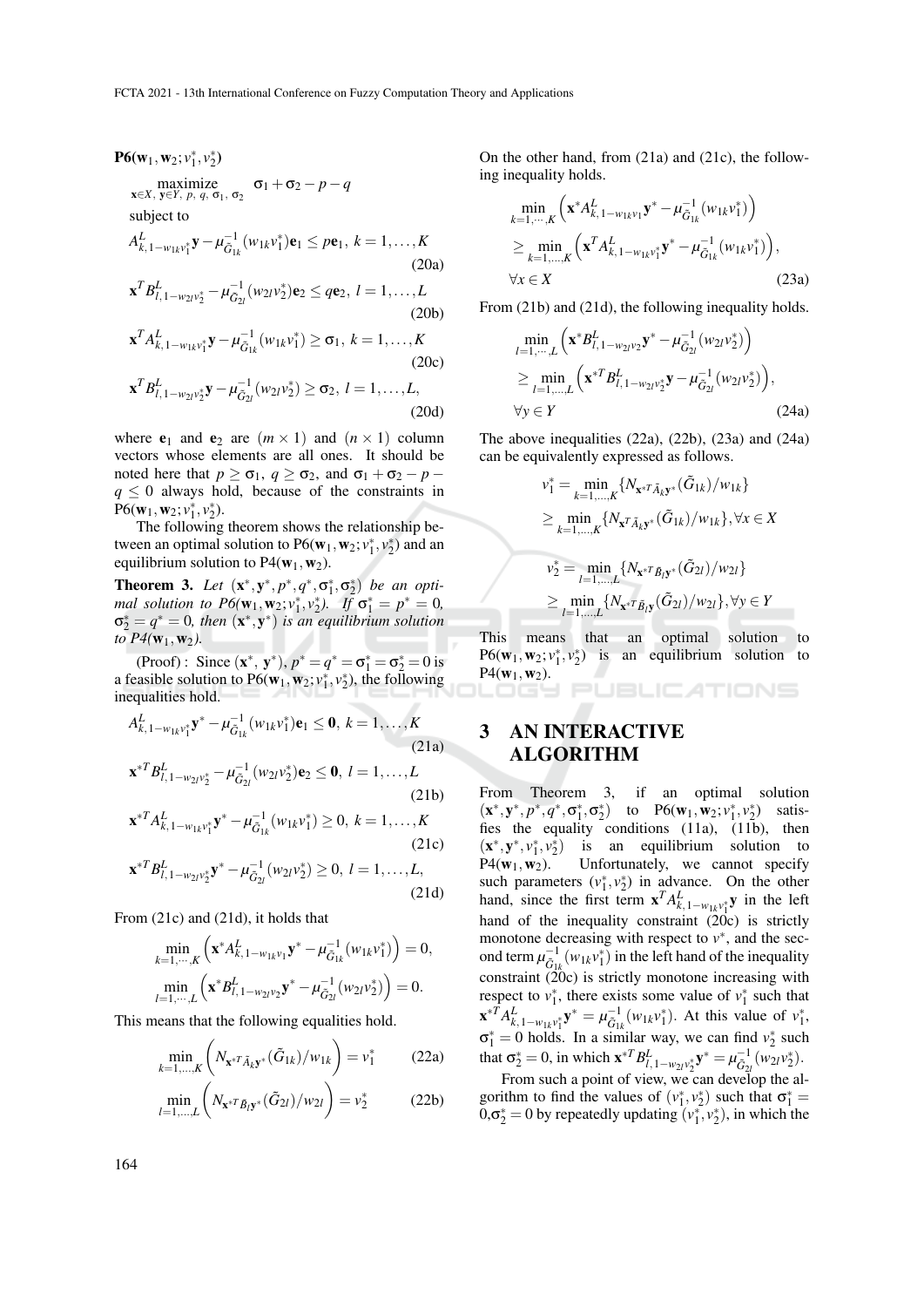conditions (16), (17) are satisfied. From the property of the level sets for fuzzy numbers, the parameters  $(v_1^*, v_2^*)$  must satisfy the inequalities  $0 \leq w_{1k}v_1^* \leq$ 1,  $k = 1, \ldots, K, 0 \le w_{2l}v_2^* \le 1, l = 1, \ldots, L$ . From the above conditions, the search range of  $(v_1, v_2)$  is expressed as  $0 \le v_1^* \le \min_{k=1,\dots,K} 1/w_{1k}, 0 \le v_2^* \le$  $\min_{l=1,\dots,L} 1/w_{2l}$ . Using the bisection method with respect to  $(v_1^*, v_2^*)$ , we can find the values of  $(v_1^*, v_2^*)$ such that  $\sigma_1^* = \sigma_2^* = 0$ .

According to the above discussions, we propose an interactive algorithm to obtain a satisfactory solution of Player 1 from among an equilibrium solution set under the assumption that Player 1 can estimate Player 2's weighting vector  $w_2 \in W_2$ .

#### Interactive Algorithm.

- Step 1. Each player elicits his/her membership functions  $\mu_{\tilde{G}_{1k}}(s), k = 1, \cdots, K, \mu_{\tilde{G}_{2l}}(t), l = 1, \cdots, L$ , for fuzzy expected payoffs  $\mathbf{x}^T \tilde{A}_k \mathbf{y}, k = 1, \dots, K$ ,  $\mathbf{x}^T \tilde{B}_l \mathbf{y}, l = 1, \cdots, L$ , which are strictly monotone increasing with respect to  $s \in S$  or  $t \in T$ .
- **Step 2.** Set Player 1's weighting vector as  $w_1$  =  $(1/K, \dots, 1/K)$ . Estimate Player 2's weighting vector  $\mathbf{w}_2 \in W_2$ .
- Step 3. Set the initial values of the parameters  $(v_1^*, v_2^*)$  as  $v_1^* \leftarrow {\{\min_{k=1,\dots,K} 1/w_{1k}\}}/{2}, v_2^* \leftarrow$  ${\min_{l=1,...,L} 1/w_{2l}}$  /2.
- **Step 4.** Solve  $P6(w_1, w_2; v_1^*, v_2^*)$ , and obtain the optimal solution  $(\mathbf{x}^*, \mathbf{y}^*, p^*, q^*, \sigma_1^*, \sigma_2^*).$
- Step 5. If  $\sigma_1^* > \varepsilon$ , then  $v_1^* \leftarrow v_1^* + \Delta v_1$ , else if  $\sigma_1^* < -\varepsilon$ , then  $v_1^* \leftarrow v_1^* - \Delta v_1$ . If  $\sigma_2^* > \varepsilon$ , then  $v_2^* \leftarrow v_2^* + \Delta v_2$ , else if  $\sigma_2^* < -\varepsilon$ ,  $v_2^* \leftarrow v_2^* - \Delta v_2$ , where  $\Delta v_1$ ,  $\Delta v_2$ and  $\varepsilon$  are sufficiently small positive constants, and return to Step 4. If  $|\sigma_1^*| \leq \varepsilon$  and  $|\sigma_2^*| \leq \varepsilon$ , then go to Step 6, where ε is a sufficiently small positive constant.
- Step 6. If Player 1 is not satisfied with the current values of the membership functions  $\mu_{\tilde{G}_{1k}}(\mathbf{x}^{*T}A_k\mathbf{y}^*)$ ,  $k = 1,...,K$ , then update the weighting vector  $w_{1k}$ ,  $k = 1,...,K$  and return to Step 3. Otherwise, stop.

It should be noted here that  $\varepsilon$  should be set as an appropriate value corresponding to the step size values  $\Delta v_1$  and  $\Delta v_2$ .

#### 4 A NUMERICAL EXAMPLE

To show the efficiency of the proposed algorithm, consider a situation in which two competing firms plan to release a new product (Gao, 2013). Assume that each firm has only two marketing alternatives. A mixed strategy determines their budget among two marketing alternatives. Because of the lack of past statistical data about the demands, suppose that two kinds of indexes with respect to the demands are expressed as the fuzzy payoff matrices. Each element of the matrices are *LR* fuzzy numbers (Dubois and Prade, 1980) denoted as  $\tilde{a}_{kij} \stackrel{\text{def}}{=} (a_{kij}, \alpha_{kij}, \beta_{kij})_{LR}$  and  $\tilde{b}_{lij} \stackrel{\text{def}}{=} (b_{lij}, \gamma_{lij}, \delta_{lij})_{LR}$ respectively, where  $(a_{111}, a_{111}, \beta_{111}) = (120, 40, 40),$  $(a_{112}, \alpha_{112}, \beta_{112}) = (216, 50, 50), (a_{121}, \alpha_{121}, \beta_{121}) =$  $(192, 42, 42), \quad (a_{122}, \alpha_{122}, \beta_{122}) = (96, 21, 21),$  $(a_{211}, a_{211}, \beta_{211}) = (50, 20, 20), (a_{212}, a_{212}, \beta_{212}) =$ (90,30,30),  $(a_{221}, a_{221}, \beta_{221}) = (32, 15, 15)$ ,  $(a_{222}, a_{222}, \beta_{222}) = (100, 40, 40), (b_{111}, \gamma_{111}, \delta_{111}) =$  $(120,30,30),$   $(b_{112}, \gamma_{112}, \delta_{112}) = (24,10,10),$  $(b_{121}, \gamma_{121}, \delta_{121}) = (48, 20, 20), (b_{122}, \gamma_{122}, \delta_{122}) =$  $(96, 25, 25),$   $(b_{211}, \gamma_{211}, \delta_{211}) = (50, 20, 20),$  $(b_{212}, \gamma_{212}, \delta_{212}) = (77, 25, 25), (b_{221}, \gamma_{221}, \delta_{221}) =$ (30, 10, 10),  $(b_{222}, \gamma_{222}, \delta_{222}) = (15, 5, 5)$ .  $L(x)$  and  $R(x)$  are set as max $(0, 1-x)$ ,  $x \in [0,1]$ . Assume that hypothetical players set his/her membership functions as follows (Step 1).

$$
\mu_{\tilde{G}_{1k}}(s) = \frac{s - E_{k10}}{E_{k11} - E_{k10}}, k = 1, 2
$$
  

$$
\mu_{\tilde{G}_{2l}}(t) = \frac{t - E_{l20}}{E_{l21} - E_{l20}}, l = 1, 2
$$

where  $E_{111} = 230, E_{110} = 0, E_{211} = 110, E_{210} = 0$ ,  $E_{121} = 150, E_{120} = 0, E_{221} = 90, E_{220} = 0$ . Then, the corresponding necessity measures can be expressed as the bilinear fractional functions.

$$
N_{\mathbf{x}^T \tilde{A}_k \mathbf{y}}(\tilde{G}_{1k}) = \frac{\sum_{i=1}^2 \sum_{j=1}^2 a_{kij} x_i y_j - E_{k10}}{E_{k11} - E_{k10} + \sum_{i=1}^2 \sum_{j=1}^2 \beta_{kij} x_i y_j},
$$
  
\n
$$
k = 1, 2
$$
  
\n
$$
N_{\mathbf{x}^T \tilde{B}_l \mathbf{y}}(\tilde{G}_{2l}) = \frac{\sum_{i=1}^2 \sum_{j=1}^2 b_{lij} x_i y_j - E_{l20}}{E_{l21} - E_{l20} + \sum_{i=1}^2 \sum_{j=1}^2 \delta_{lij} x_i y_j},
$$
  
\n
$$
l = 1, 2
$$

At Step 2, Player 1 sets his/her initial weighting vector as  $w_1 = (w_{11}, w_{12}) = (0.5, 0.5)$  and estimates Player 2's weighting vector as  $w_2 = (w_{21}, w_{22}) =$ (0.5,0.5). At Steps 4 and 5,  $P6(w_1, w_2; v_1^*, v_2^*)$ is solved repeatedly until the inequality conditions  $|\sigma_1^*| \leq \varepsilon$  and  $|\sigma_2^*| \leq \varepsilon$  are satisfied, in which the step sizes are set as  $\Delta v_1 = \Delta v_2 = 0.001$ , and the parameter of the termination condition is set as  $\varepsilon = 0.05$ . In this example, at the third iteration, the satisfactory solution of Player 1 is obtained, which is an approximate equilibrium solution to  $P3(w_1, w_2)$ . It should be emphasized here that any equilibrium solution to  $P3(\mathbf{w}_1,\mathbf{w}_2)$  cannot be obtained by applying the other methods which have been proposed until now, because the corresponding necessity measures are bilinear fractional functions.